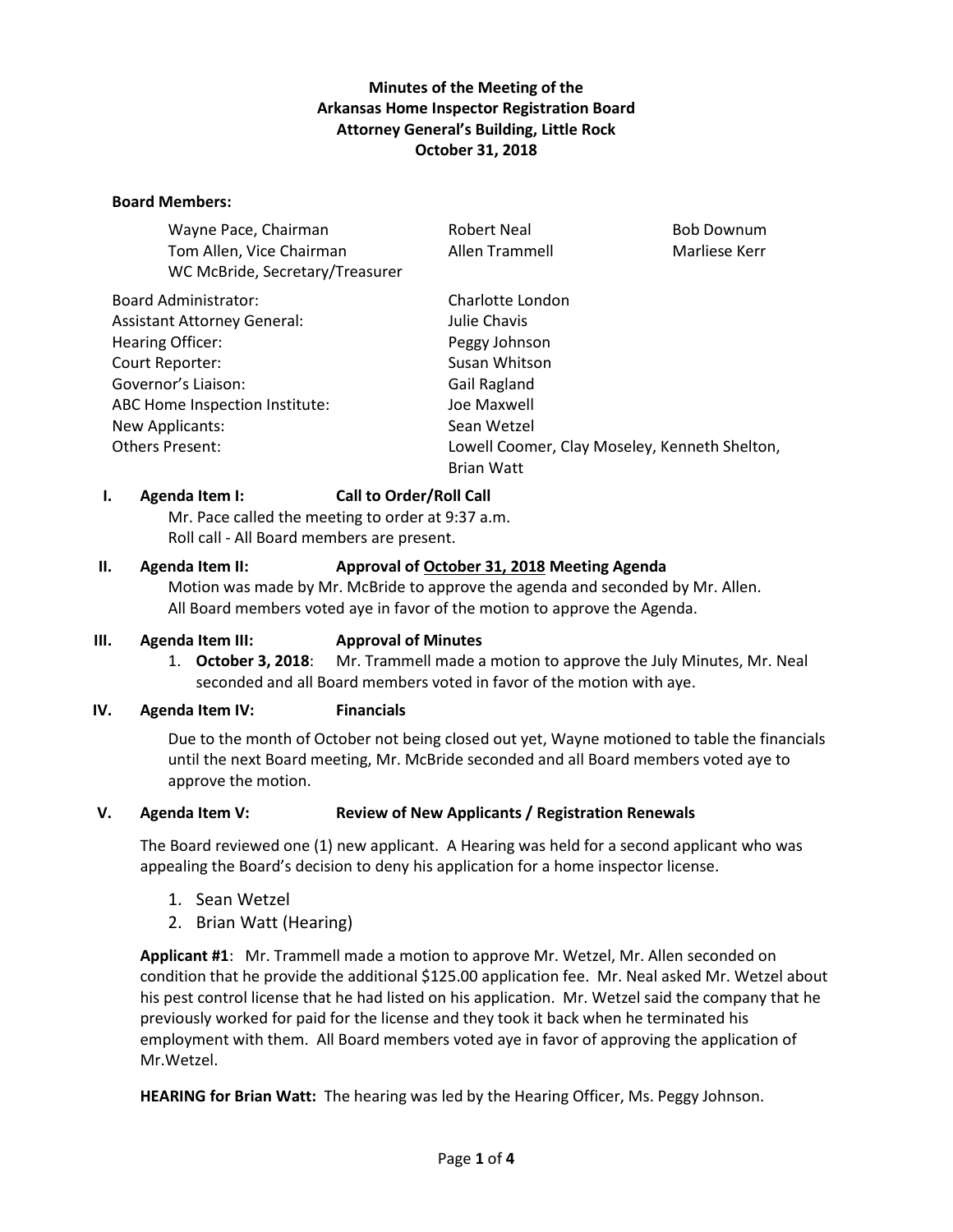Ms. Chavis opened the hearing by saying that the Board only has to consider Statute 301.C which states that the applicant 'shall be of good moral character' and not the actual charge against him since he is not a convicted felon. Mr. Watt made a statement about how the charge against him originated. He said that he did not keep all of the receipts from purchases made for the school band's booster club for several years and he sometimes used his own money to make purchases. He said that some of the businesses that he purchased from had gone out of business and he could no longer get receipts from them. He admitted that he was irresponsible by not keeping better records of his purchases. He said that he is not a menace to society and he was not running away for his problems. He said that, as a former educator, he feels that he could be an asset to the home inspector industry. Ms. Chavis asked him how he paid for the purchases and he said that he had used checks and debit cards. She asked him why he could not provide proof of all his expenditures if he was using those sources of payment and he said that he could not provide proof of the items that were purchased on some receipts. Mr. Watt then answered some questions from Board members and gave his closing statement.

Ms. Chavis gave her closing statement and explained to the Board that if they were to grant Mr. Watt a waiver, conditions could be attached such as requesting regular home inspection reports from Mr. Watt.

## **BREAK – 11:30 – 11:35**

The Board went into deliberations about the issues concerning Mr. Watt. Mr. Trammell made a motion to approve Mr. Watt's application with conditions if his status changes. Mr. Watt would be required to submit a copy of his probation report each year during the license renewal period. Mr. Neal said he was inclined to deny a waiver based on the issues of fact being true. Mr. Allen seconded. Mr. Neal clarified that a vote was not to grant the waiver for Mr. Watt, but it was to show that Mr. Watt had requested the waiver. All Board member voted aye in favor of the request for the waiver. Mr. Trammell then made a motion to approve Mr. Watt based on periodically updating his status as a licensee. There was no second and the motion failed.

Mr. Neal made a motion to approve and Mr. Allen seconded. Mr. Allen said the Board's job is the protection of the public. He spoke about the valuables that clients might leave laying around their property and how it could be a temptation. Ms. Kerr spoke about how Mr. Watt would be selfsupervised and the slightest incident of something missing could come back on the Board negatively. The public could say that the Board knew about his past and did nothing to protect them. Mr. Downum spoke in agreement with what Ms. Kerr said. All Board members then voted nay to deny granting a waiver. Mr. Neal motioned that the issues of A1-A7 were true, Mr. Allen seconded and all Board members voted aye to approve the motion. Mr. Neal motioned to approve the waiver under L3, Mr. McBride seconded and all Board members voted nay to deny the waiver. The Hearing adjourned at 11:56 a.m.

## **VI. Agenda Item VI: Status of Complaints**

## **1. OLD COMPLAINTS**

a. **Robert Neal (AHIRB) vs Justin Hall** – Mr. Neal made a motion that a fine of \$1,000 be levied against Mr. Hall for continuing to perform home inspections without a license. Mr. Trammell seconded and all Board members voted aye in favor of the motion.

No other complaints were discussed during the meeting.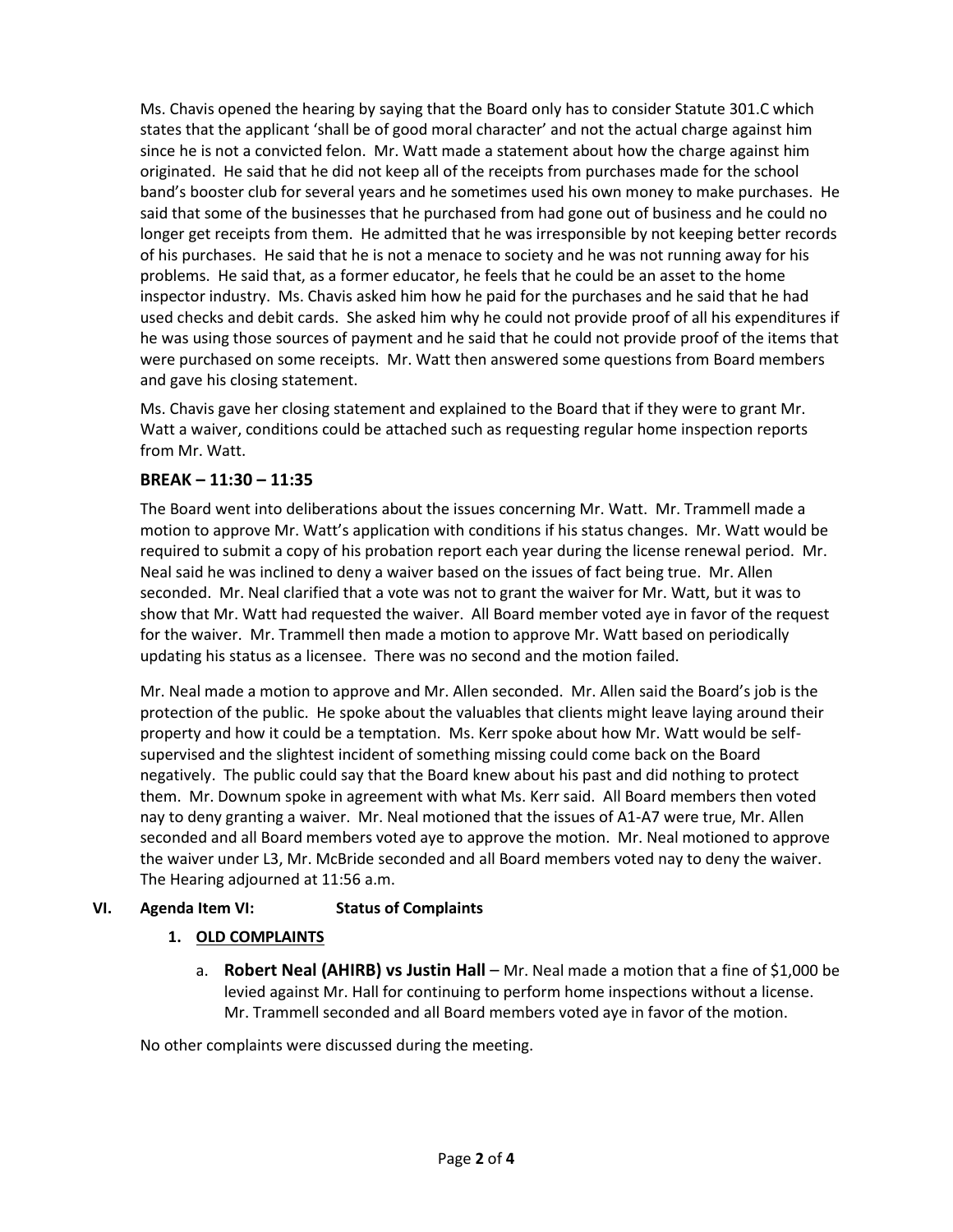## **VII. Agenda Item VII: Continuing Education/Pre-Registration Courses**

# **Continuing Education Courses**

1. **American Society of Home Inspectors** (ASHI) – Twelve (12) CE Courses

|              | <b>COURSE NAME</b>                                              | <b>Hrs</b>              |
|--------------|-----------------------------------------------------------------|-------------------------|
| a.           | Applying Structural Engineering to Home Inspection              | 2                       |
| b.           | <b>Flipped Out Plumbing</b>                                     | $\overline{\mathbf{c}}$ |
| c.           | <b>Practical Science Behind Home Inspections</b>                | $\mathcal{P}$           |
| d.           | Advanced Electrical 2018 - Resistance is Futile                 | 2                       |
| e.           | Identifying Bulk Water Intrusion at the Exterior Wall           | 2                       |
| f.           | Body Language of a House Structure Crack Analysis               | $\mathfrak z$           |
| g.           | Chimney and Fireplace Inspections                               | $\overline{\mathbf{c}}$ |
| h.           | <b>Inspecting Hard Coat Stucco</b>                              | $\mathfrak z$           |
| Τ.           | <b>Structural Considerations of Raised Concrete Foundations</b> | $\overline{2}$          |
| $\mathbf{I}$ | Sewer Inspections                                               | $\overline{\mathbf{c}}$ |
| k.           | <b>Electrical Service Inspections</b>                           | $\mathfrak z$           |
| I.           | Inspection of Exterior Cladding                                 | 2                       |

Mr. Allen made a motion to approve all of the CE courses offered by ASHI, Mr. McBride seconded and all Board members voted aye to approve the motion.

|  |  | 2. InterNACHI - Twenty (20) CE Course Renewals |
|--|--|------------------------------------------------|
|--|--|------------------------------------------------|

|    | <b>COURSE NAME</b>                                             | <b>Hrs</b>     |
|----|----------------------------------------------------------------|----------------|
| a. | 25 Standards Every Inspector Should Know                       | 5              |
| b. | Advanced HVAC Training for Home Inspectors                     | 21             |
| c. | Advanced Inspection of Crawlspaces                             | 4              |
| d. | Advanced Stucco & EIFS Inspection Training for Inspectors      | 16             |
| e. | Defect Recognition and Report Writing                          | 8              |
| f. | How to Inspect Fireplaces, Stoves and Chimneys                 | 4              |
| g. | How to Inspect for Moisture Intrusion                          | $\overline{2}$ |
| h. | How to Inspect HVAC Systems                                    | 12             |
| i. | How to Inspect the Attic, Insulation, Ventilation and Interior | 14             |
| j. | How to Inspect the Exterior                                    | 18             |
| k. | How to Inspect Water Heater Tanks                              | 4              |
| I. | How to Perform Deck Inspections                                | 3              |
| m. | How to Perform Residential Electrical Inspections              | 4              |
| n. | How to Perform Roof Inspections                                | 4              |
| 0. | Log Home Inspection                                            | 8              |
| p. | Residential Plumbing Overview for Inspectors                   | 8              |
| q. | Structural Issues for Home Inspectors                          | 4              |
| r. | The House as a System                                          | $\overline{2}$ |
| S. | How to Inspect Manufactured and Mobile Homes                   | 12             |
| t. | 10 Steps to Performing a Roof Inspection                       | $\overline{2}$ |